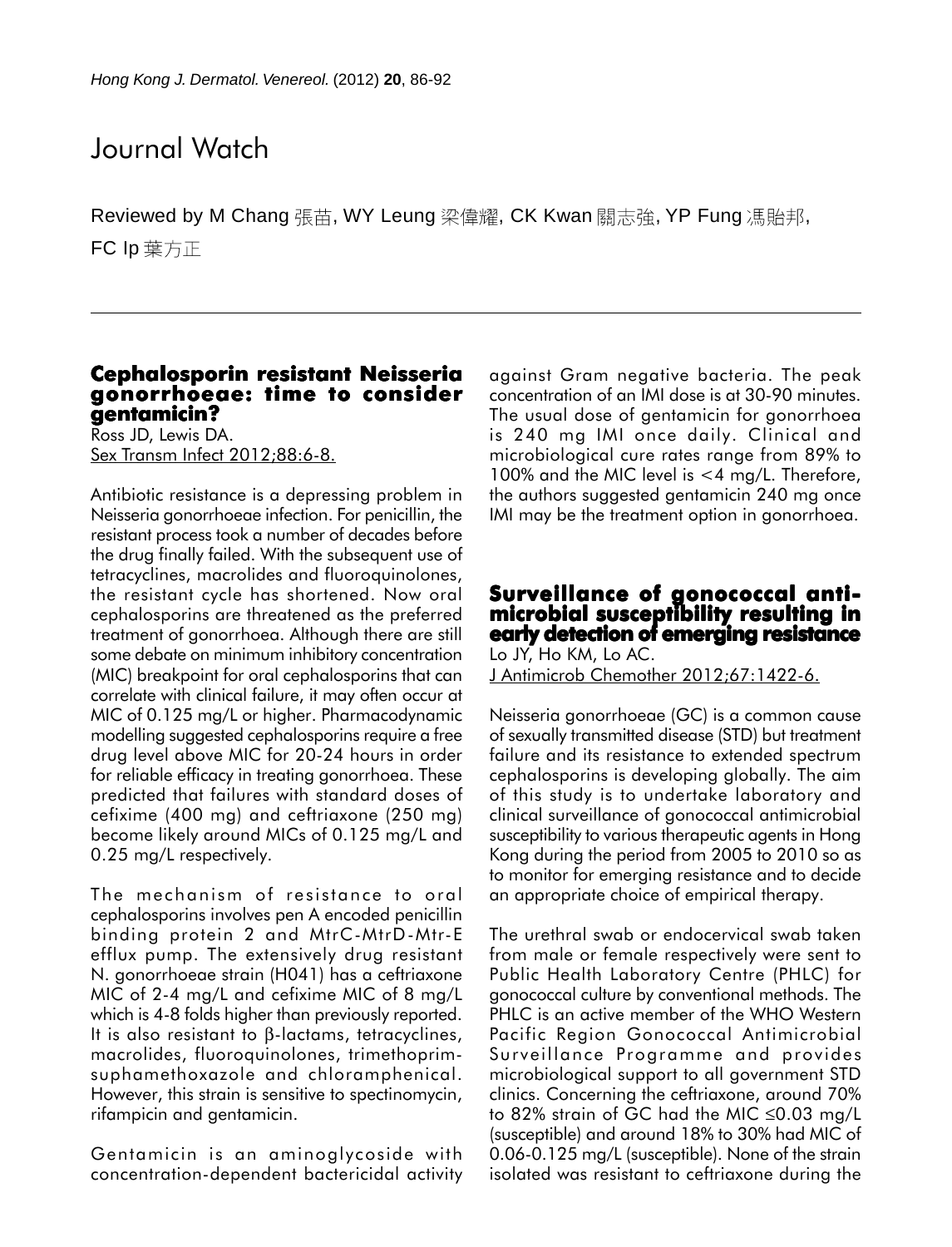study period. Concerning spectinomycin, almost all strains (>98.5%) had MIC  $\leq$ 16 mg/L (susceptible) while only <0.5% had intermediate MIC (64 mg/L) and none of strain was resistant to spectinomycin. For the susceptible surveillance of oral cephalosporin − ceftibuten, nonsusceptibility was defined by (1) using the 30 ug disc diffusion test with the clear zone diameter  $<$ 30 mm or (2) the cefixime MIC  $>$  0.064 mg/L. The mosaic penA gene which was the main reason causing ceftibuten resistance increased from  $\sim$  1% (7/677) during April to December 2010 to 8.2% (71/861) during January to September 2011 (p<0.0001). In these 78 isolates, the disc diffusion test for ceftibuten yielded zone diameters of 20- 31 mm and MIC ranged 0.125 to 0.5 mg/L. This signified that all isolates were resistant to ceftibuten but sensitive to ceftriaxone.

In conclusion, this study showed that ceftriaxone and spectinomycin remained effective against gonorrhoea in Hong Kong. There was an alarming increase in reduced susceptibility to ceftibuten.

### **Optimal tattoo removal in a single laser session based on the method of repeated exposures**

Kossida T, Rigopoulos D, Katsambas A, Anderson RR.

J Am Acad Dermatol 2012;66:271-7.

Removal of unwanted tattoos is usually performed by Q-switched lasers. Many treatment sessions are often required for clearance. The time and financial cost for the patient is high.

The authors compared the results of tattoo removal using a single Q-switched Alexandrite laser treatment pass with 4 treatment passes separated by 20 minutes (R20 method). Twelve healthy white subjects with a total of 8 professional and 10 amateur tattoos were treated. Each tattoo was divided into two parts, and the parts were randomized to be treated with a single laser pass or by R20 method. All passes were made by the same investigator using a Q-switched alexandrite laser (5.5 J/cm2, 755 nm, 100-nanosecond pulse duration, 3-mm spot size). Patients were followed for 6 months. At 3 months, results on a 5-point measure were significantly better on the R20 sides

(p<0.01). In punch biopsy samples, more pigment had been removed from deeper areas with the new technique. Transient side effects included more epidermal injury and purpura on the R20 treated sides, but there was no scarring.

While this prospective study involved a small number of subjects and used only the Q-switched Alexandrite laser, if the results were reproducible by larger series and using other Q-switched lasers, this exciting finding will have an immediate effect on the standard of care. The mechanism of action is not known, but the authors hypothesize that immediate tattoo whitening after laser treatment is due to gas bubble formation that creates an optical blockage preventing the further penetration of light deep into the dermis, where the pigment particles are located; these gas bubbles appear to dissipate after a few minutes, allowing further, effective laser treatment to resume with subsequent passes. Unanswered practical questions include: how to arrange clinic time for treating these tattoo patients and how to price this service.

## **Eyelash growth in subjects treated with bimatoprost: a multicenter, multicenter, randomized, double-masked, vehicle -controlled, parallel-group study**

Smith S, Fagien S, Whitcup SM, Ledon F, Somogyi C, Weng E, et al. J Am Acad Dermatol 2012;66:801-6.

Longer and fuller eyelashes are considered desirable physical features. Originally developed to treat glaucoma, bimatoprost 0.03% ophthalmic solution (a prostglandin structural analog) is now also FDA-approved for treating eyelashes hypotrichosis. In this study, the authors compared the safety and efficacy of once-daily bimatoprost 0.03% versus vehicle in increasing eyelash length, thickness, and darkness after topical administration to upper eyelid margins.

For five months, subjects were randomized to receive once-daily bimatoprost 0.03% (n=137) or vehicle (n=141). Eyelash prominence was assessed by the investigator global eyelash assessment scale and eyelash length, thickness, and darkness were measured by digital image analysis and patient-reported outcomes.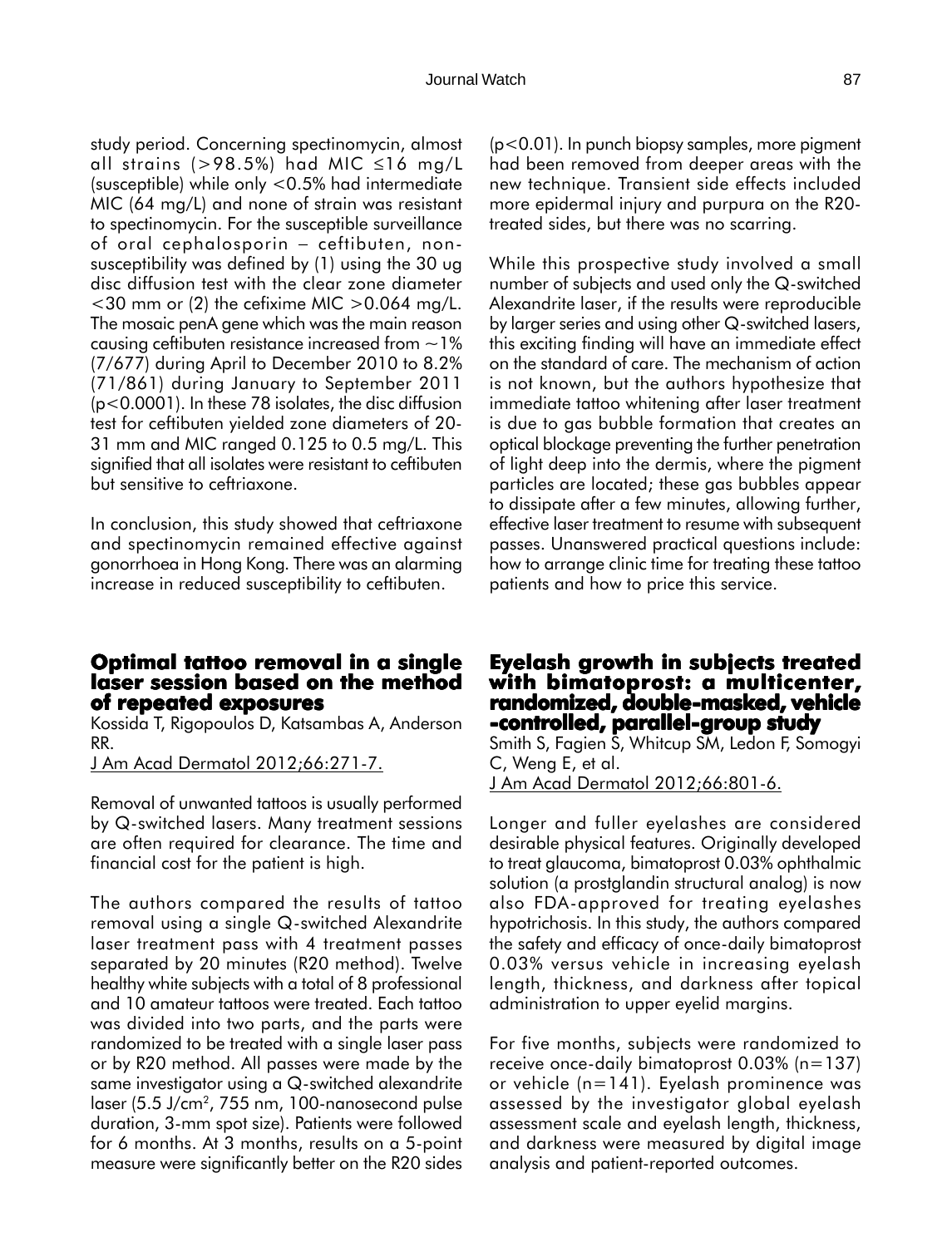Bimatoprost 0.03% (78.1%) versus vehicle (18.4%) demonstrated at least a 1-grade increase in global eyelash assessment score at week 16 (p<0.0001). Subjects in the bimatoprost 0.03% group also had a statistically significantly greater increase in eyelash, thickness, length and darkness (p<0.0001) compared to those in the vehicle group. Conjunctival hyperaemia occurred at a statistically significant higher incidence rate in the bimatoprost 0.03% versus the vehicle group  $(p=0.03)$ .

This study was limited by its short-term duration and its effects in other non-Caucasian races have yet to be established. The exact mechanism of action of bimatoprost is unclear but it probably works by increasing anagen phase duration, hence eyelash growth will revert to pre-treatment levels upon discontinuation of treatment.

## **A randomized double -blind placebo-controlled pilot study to assess the efficacy of a 24-week topical treatment by latanoprost topical by 0.1% on hair growth and pigmentation in healthy volunteers with androgenetic alopecia**

Blume-Peytavi U, Lonnfors S, Hillmann K, Garcia Bartels N.

J Am Acad Dermatol 2012;66:794-800.

Latanoprost is a prostaglandin analogue that is used to treat glaucoma. It may cause eyelash changes including pigmentation and hypertrichosis. Its effect on human scalp hair growth and pigmentation were assessed in this mono-center, double-blind, randomized pilot study.

Sixteen men with mild androgenetic alopecia (Hamilton II-III) were recruited. Latanoprost 0.1% and placebo were applied daily for 24 weeks on two mini-zones on the scalp. Measurements of hair density, hair growth, diameter, pigmentation, and anagen/telogen ratio were performed during the study. At 24 weeks, an increased hair density at the latanoprost-treated site was observed when compared to baseline ( $n=16$ ,  $p<0.001$ ) and the placebo-treated site (p=0.0004).

The authors concluded that latanoprost significantly increased hair density (terminal and vellus hairs) at 24 weeks when compared with baseline and the placebo-treated area. Therefore, latanoprost may be useful in stimulating hair follicle activity and in treating hair loss. The study was limited by its small sample size and only young men with mild androgenetic alopecia were included. The results may not be applicable to other patient groups. Further larger scale study is needed to pursue its use for treating androgenetic alopecia.

### **Association between atopic dermatitis and obesity in adulthood**

Silverberg JI, Silverberg NB, Lee-Wong M. Br J Dermatol 2012;166:498-504.

This retrospective cohort study was based on data from an allergy clinic in New York between 1994 and 2003 and the data were collected from 2003 for review. Patient aged over 18 years or with incomplete body mass index or questionnaire information were excluded. Atopic Dermatitis (AD) and non-atopic dermatitis were defined by selfreport of eczema and positive skin-prick tests respectively. Multinomial logistic regression was used to determine the association between obesity and atopic disorders. A total of 2090 subjects were included in the study, 60.2% were normal weight and 277 (13.3%) were obese. Positive skin-prick test was found in 1688 subjects (80.8%). Obesity in adults was associated with increased AD with adjusted odds ratio (aOR) 1.43, but not with nonatopic dermatitis. This association remained significant after adjusted for history of asthma, rhinoconjunctivitis and food allergies (aOR 1.40, 95% CI 1.05-1.86, p=0.02). Obesity was also associated with an increased OR of atopic asthma with OR 2.05 and this association remained significant when controlling for sex, race, age (aOR 1.98, 95% CI 1.47-2.66, p<0.0001), but not with non-atopic asthma. The author thus concluded that obesity in adulthood is associated with AD but not with non-atopic dermatitis or atopy alone.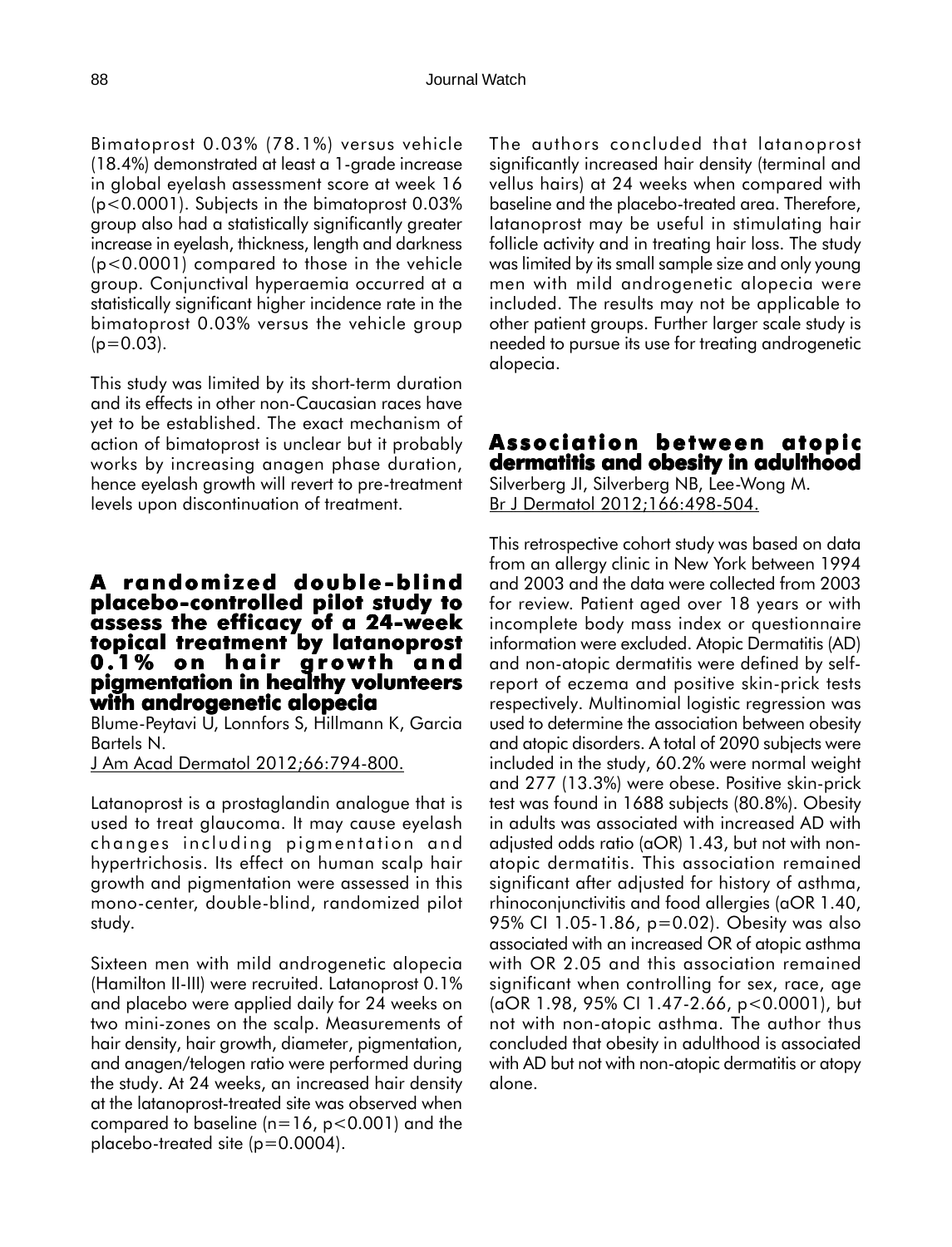## **A European multicentre photopatch test study**

The European Multicentre Photopatch Test Study (EMCPPTS) Taskforce. Br J Dermatol 2012;166:1002-9.

This was a prospective multicenter study conducted in Europe between August 2008 and February 2011 to determine the frequency of photoallergic contact dermatitis (PACD) to common organic UV absorbers and topical NSAIDs using a standardized photopatch testing (PPT) technique. Patients aged above 18 years and those who had any exposed-site dermatitis, previous sunscreen reaction or topical NSAID skin reaction were included. The PPT series of 19 organic UV absorbers and five topical NSAIDs were applied to the skin and was then irradiated with UVA one to two days later. A total of 1031 subjects were recruited, there were 346 PACD reactions recorded in 200 subjects about 19.4% of subjects had PACD reaction. If NSAIDs were excluded, there were 148 PACD reactions to the UV absorbers in 95 subjects giving a lower PACD rate of 9.2%.

PACD was frequently caused by the NSAIDs: ketoprofen (128 subjects) and etofenamate (59 subjects). Topical UV absorbers, octocrylene (41 subjects), benzophenone-3 (37 subjects) and butyl methoxydibenzoylmethane (18 subjects) are commonly the culprits. There was an apparent relationship between the three agents, ketoprofen, benzophenone-3 and octocrylene in developing PACD, partly because of structural similarity. This study also showed that allergic contact dermatitis was less frequent with a total of 55 reactions recorded in 47 (4.6%) subjects. The author concluded that PPT series require periodic updating and this study may be of value on deciding which agents to be included in future European PPT series. This study had several limitations. The patients were not randomly selected and all are probably suspected to have PACD by physicians, which will lead to a higher prevalence. Small number of patients in some subgroup analysis and different study protocol for photopatch test (some applied the patches for 24 hours and other for 48 hours) were other pitfalls.

## **Efficacy and safety of topical WBI-1001 in patients with mild to severe atopic dermatitis: results from a 12-week, from a 12-week, multicentre, randomized, placebo- controlled double-blind trial -blind**

Bissonnette R, Poulin Y, Zhou Y, Tan J, Hong HC, Webster J, et al. Br J Dermatol 2012;166: 853-60.

This was a prospective multicenter study conducted in Canada between November 2009 and July 2010 to evaluate the safety and efficacy of topically applied WBI-1001[2-isopropyl-5-((E)-2 phenylethenyl) benzene-1,3-diol: IPBD] in atopic dermatitis (AD) patients. IPBD is a non-steroidal compound that had been showed to inhibit the proinflammatory cytokines and migration of T-cells in previous studies.

Patients with chronic AD with 3% to 20% of their total body surface area (BSA) affected and an Investigator's Global Assessment (IGA) of mild to severe (scale 2-4), aged between 18 and 65 years, were recruited. They were randomized (1:1:1) to receive WBI-1001 0.5%, 1.0% or the placebo. After 6 weeks, patients receiving WBI-1001 0.5% or 1.0% continued with the same treatment for an additional 6 weeks whereas the placebo group were randomized (1:1) to another 6-week treatment with WBI-1001 0.5% or 1.0%. A total of 148 patients were recruited and finally 124 completed the study. Folliculitis, contact dermatitis and headache were the common adverse events and were all well tolerated. There was a decrease of 1.3 (43%; p<0.001) and 1.8 (56.3%; p<0.001) in IGA at day 42 in the WBI-1001 0.5% and 1.0% groups respectively compared with a decrease of 0.5 (14.7%) in the placebo group. The proportion of patients achieving improvement in IGA, Eczema Area and Severity Index, SCORAD, BSA and pruritus severity score at day 42 were significantly higher for the treatment groups when compared with placebo group at day 42. The authors thus concluded that topical WBI-1001 at 0.5% and 1.0% is effective for the treatment of AD.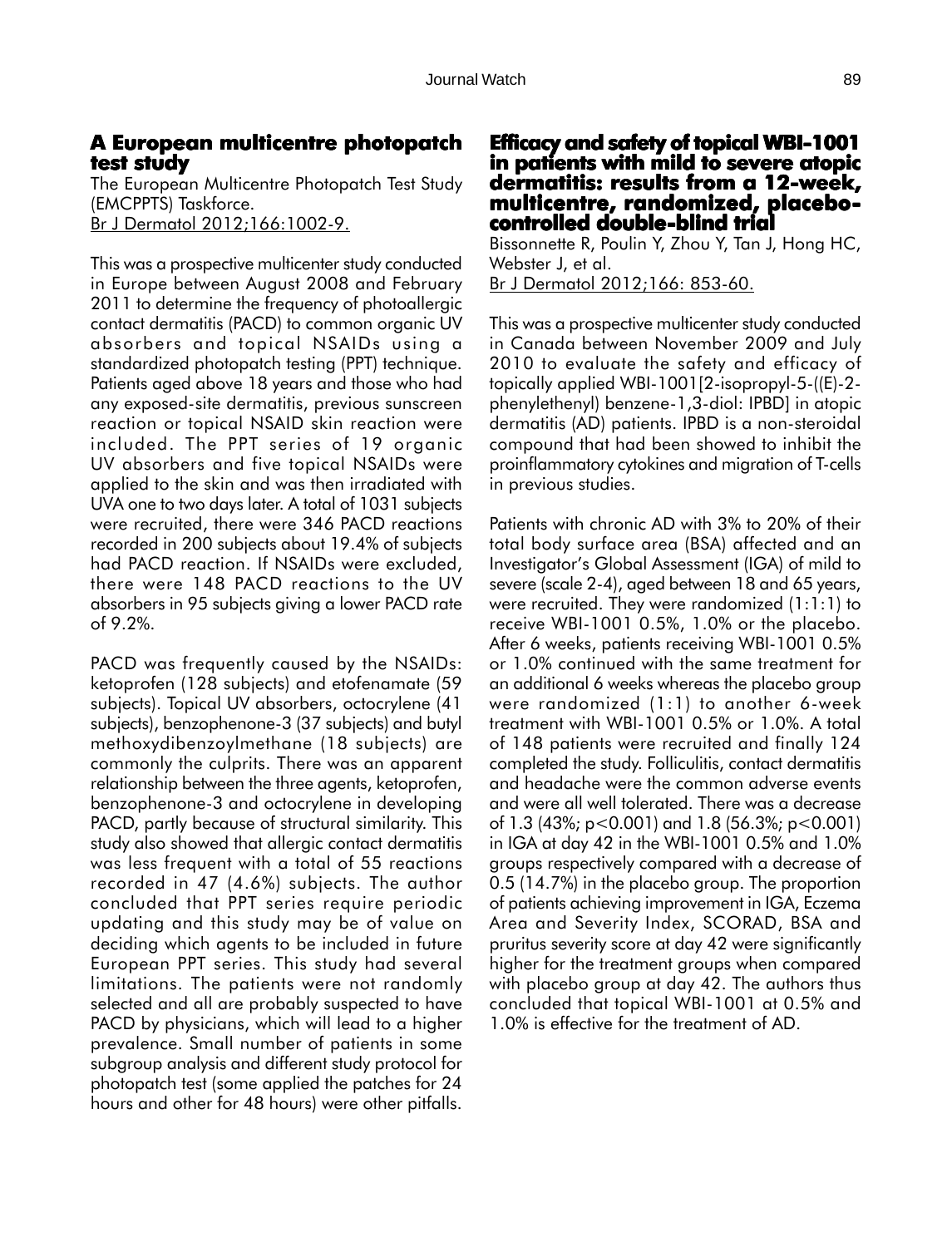### **Prospective self-controlled trial of controlled trial the efficacy and tolerability of a herbal syrup for the young children with eczema**

Hon KL, Lo W, Cheng WK, Leung TF, Chow CM, Lau CB, et al. J Dermatolog Treat 2012;23:116-21.

This is a prospective study to find out the tolerability and clinical usefulness of a traditional Chinese herbal medicine (TCM) formulary in syrup form in treating children with moderate to severe atopic dermatitis (AD). This is a open-labelled study and children with moderate to severe AD were recruited to a 12 weeks study. The disease status were assessed according to the SCORAD index (Scoring Atopic Dermatitis) and had a score of ≥15 at entry. The CDLQI (Children's Dermatology Life Quality Index) were also assessed. The SCORAD and CDLQI were evaluated at every visit and used as outcome measures.

In previous published studies, the authors demonstrated a five herbs formulary (*Flos Lonicerae, Herba Menthae, Cortex Moutan, Rizoma Atractylodis, Cortex Phellodendri (based on a widely used ancestral TCM concoction)*) was able to improve the quality of life and reduce topical corticosteroid use in children. However, previous studies employed a capsule form which is difficult to be swallowed by young children. This study improved by using a syrup form instead.

A total of 21 children were recruited, the mean age was 5.8 years and the mean SCORAD and CDLQI were 36.6 and 11.9 respectively at the start of study. There was a significant reduction of SCORAD (28,  $p < 0.05$ ) at the last visit (4 weeks after treatment finished). The pruritus score was also significantly lowered  $(5.8$  to  $4.0, p=0.022)$ at the last visit. A total of six adverse events were reported and 2 patients withdrew for the study due to skin rash. The other adverse events mostly resolved spontaneously. There was no increase in topical corticosteroid usage, the haematological and biochemical tests were within normal during the study period. There was no change in serum IgE level.

The authors concluded that a five herb syrup TCM is demonstrated to be tolerable and efficacious in treating children with moderate to severe AD. This study is significant in that it standardized the formulary of a TCM concoction in the treatment process. However, it is limited by the open-labelled nature and without a randomized placebo control group. The sample size is also too small to enable a robust conclusion to be drawn.

### **Evaluation of reliability, validity and responsiveness of the CADSI and the CAT-BM**

Goreshi R, Okawa J, Rose M, Feng R, Lee LA, Hansen CB, et al. J Invest Dermatol 2012;132:1117-24.

This study aimed at assessing the Cutaneous Disease and Activity Severity Index (CADSI) and the Cutaaneous Assessment Tool - Binary Method (CAT-BM) as the measurement of outcomes and severity of dermatomyositis (DM) when using the Physician Global Assessment (PGA) as the standard for comparison in clinical studies of DM. DM is an autoimmune disease that can have subtypes with minimal or no myopathy. However, although the skin disease in DM is well recognized by dermatologists, there are very limited systemic studies to determine the disease severity when comparing to other conditions such as psoriasis and eczema. It is important to create reliable measurement and assessment tools for cutaneous DM to determine the disease severity so that the outcome of treatment can be properly assessed.

The CADSI is a tool that had been revised and evaluated as more efficient and trustworthy when compared with other outcome measures such as the Dermatomyositis Skin Severity Index and Cutaneous Assessment Tool (CAT). The CAT-BM is a simplified and validated version of CAT and was showed to correlate well to the CAT.

CADSI is a one-page assessment to find out the disease severity of cutaneous DM, total scores range 0-132. The disease severity and damage is assessed by degree of erythema, scaling, any erosions or ulcerations, having poikiloderma or calcinosis in 15 different body areas. Nail fold lesions, hair loss and Gottron's papules were also recorded and scored. CAT-BM is also a one-page assessment with total scores range 0-28 (0-17 for disease activity and 0-11 for damage). Activity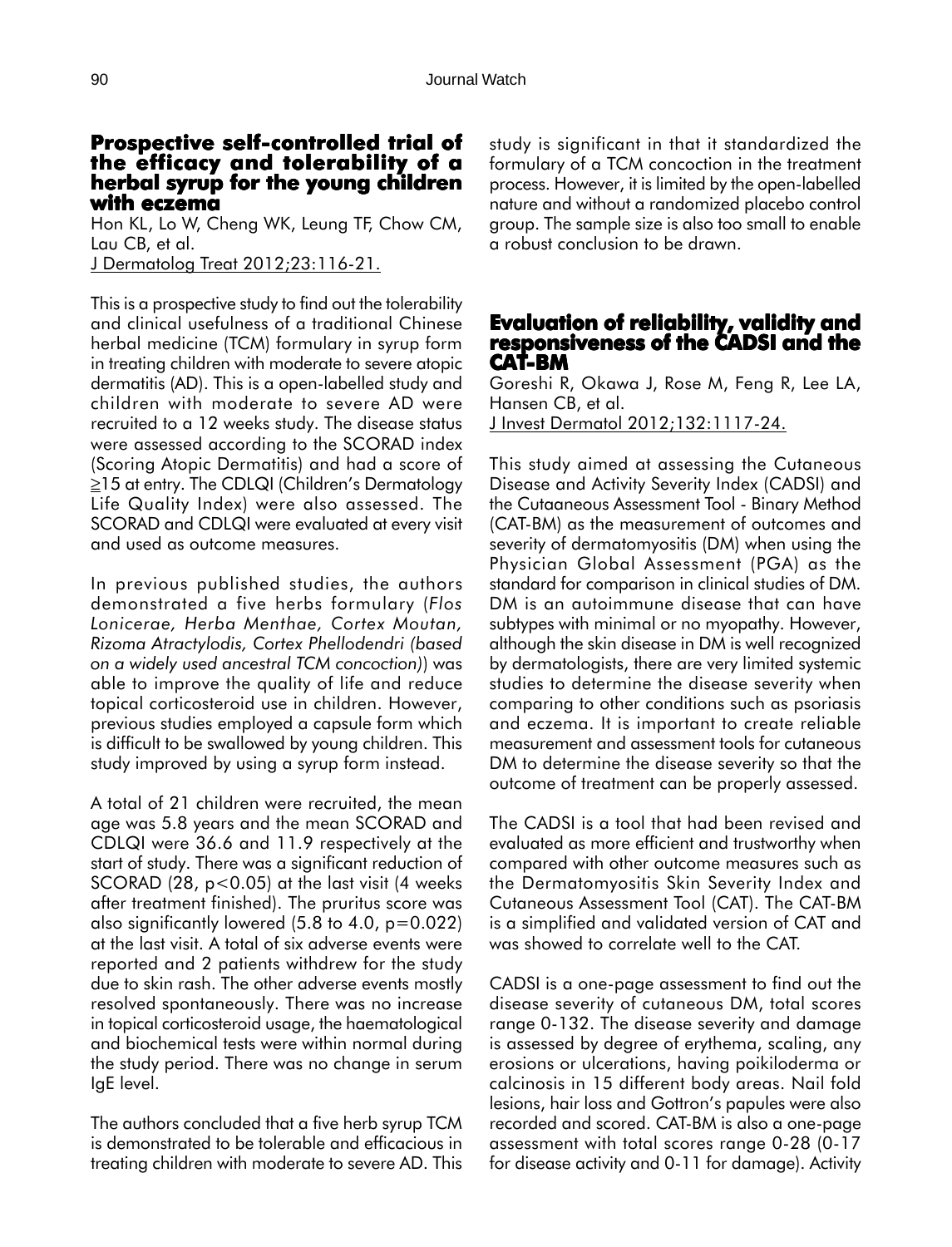of disease is based on presence or absence of erythema and other distinctive DM lesions in 7 body areas, but not scaling, erosions or

A total of ten dermatologists were invited to the study and 14 patients with DM were also invited. The patients were all Caucasians, 3 men and 11 women. The total scores of CADSI and CAT-BM showed a normal distribution ranged from 1-72 and 1-20 respectively. The results showed that the CADSI had a good inter-observer reliability in disease activity and total scores, moderate interobserver reliability in damage scores. When comparing with CAT-BM and PGA as gold standard, CADSI had the best inter-observer reliability with higher interclass correlation coefficient. The CADSI was also found to have the almost ideal intra-observer reliability in disease activity and total scores and good reliability in damage scores. The CADSI also showed a better intra-observer reliability than CAT-BM but posthoc power calculation did not attain statistical significance.

ulcerations. Disease damage scoring is similar to CADSI except only assessed in 7 body areas.

In summary, CADSI is shown to be a more reliable assessment tool for DM outcome measures with better inter-observer reliability. This study is more like a pilot study and limited by small number of participants.

## **Ultraviolet A1 phototherapy: a British Photodermatology Group workshop report workshop report**

Kerr AC, Ferguson J, Attili SK, Beattie PE, Coleman AJ, Dawe RS, et al. Clin Exp Dermatol 2012;37:219-26.

Ultraviolet A1 (UVA1) phototherapy was first introduced in 1981, but currently used in limited centres in UK and Europe. The evidence and published guidelines on its use remained limited. A workshop by the British Photodermatology Group was held in May 2009 to provide an overview on its usage, safety and practicability, based on consensus expert opinion.

UVA1, with wavelength 340-400 nm, penetrates deeper into the dermis, with its cellular effects more in common with visible light. It exerts its direct effect through DNA and indirect effect through absorption by endogenous photodynamic photosensitizers including lipids and proteins. It generates free-radical damage to T lymphocytes in inflammatory dermatosis and malignant T-cells in mycosis fungoides, affects other immune cells like Langerhan cells and mast cells, and upregulates the activity of matrix metalloproteinases produced by fibroblasts.

The efficacy of UVA1 is best shown in morphea and atopic eczema. In morphea, UVA1 is definitely effective and valuable in inducing lengthy periods of remission, as shown in controlled studies. It can be used as low, medium to high doses with greater benefits of the latter. It is clearly beneficial in localized disease that poses restriction in joint or lung function, and in stopping or slowing widespread disease. A common side effect is local skin darkening, which may limit its use if the primary concern is cosmetic only. The workshop recommended the use of UVA1 therapy as second line for morphea, after failure of topical steroid.

For atopic eczema, at least medium to high doses of UVA1 is effective, but not superior to PUVA or narrow-band UVB, and it seems to be more effective in acute rather than chronic eczema. However, studies have involved UVA1 as monotherapy, rather than an adjunct to other standard therapies, which may undermine its efficacy. It is also useful and may be as effective as PUVA in dyshidrotic hand eczema. The workshop recommended the use of UVA1 for atopic eczema patients who failed other phototherapies.

Other conditions that are shown to be beneficial as third-line UVA1 treatment based on case reviews included sclerodermoid GVHD (first line therapy), scleroedema of Bushke (second line therapy), nephrogenic systemic fibrosis, lichen sclerosus, urticarial pigmentosa, chronic urticaria, granuloma annulare, cutaneous sarcoidosis, subacute prurigo, psoriasis, pityriasis rubra pilaris and pityriasis lichenoides.